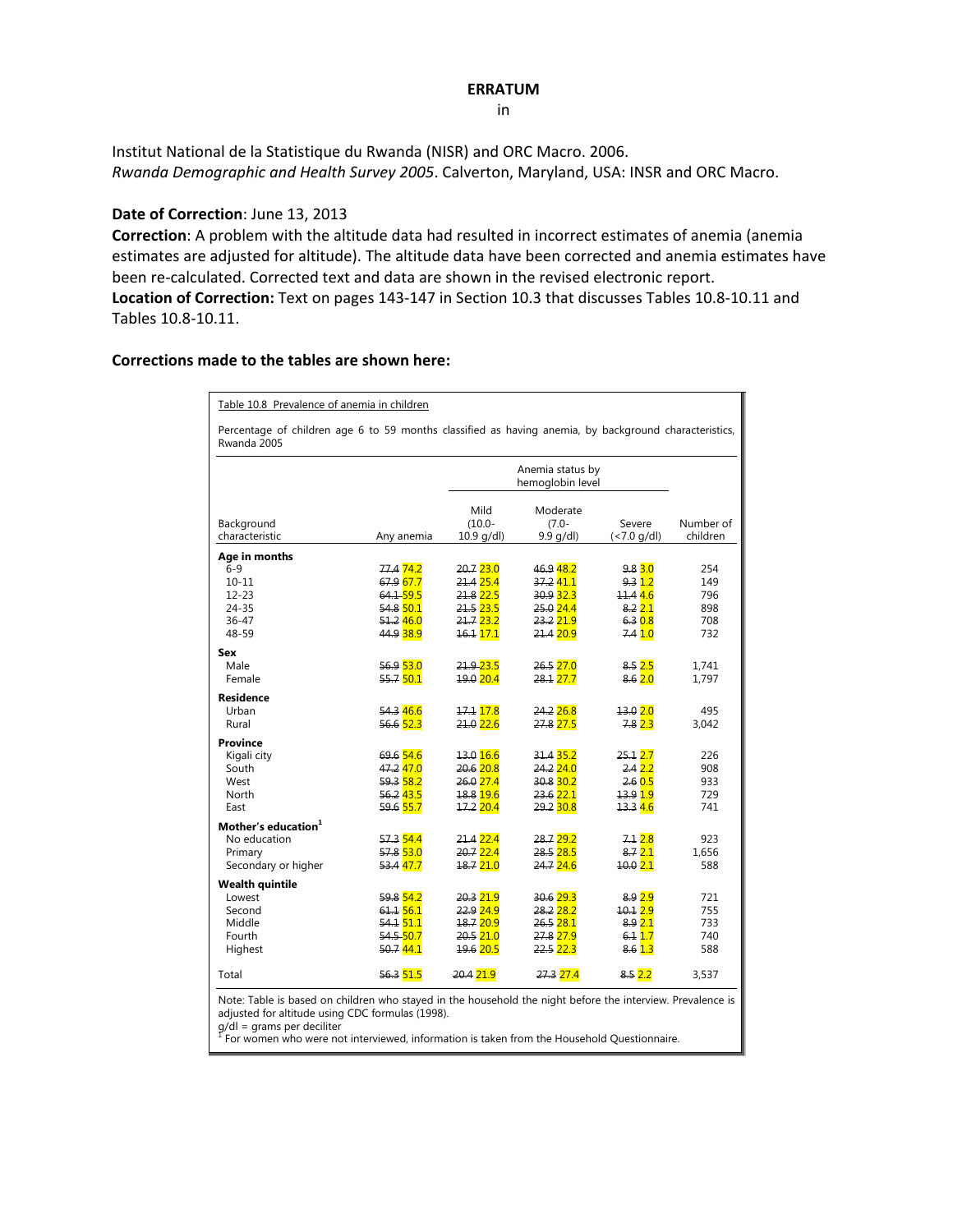| Table 10.9 Prevalence of anemia in women                                    |                        |                        |                       |         |          |  |
|-----------------------------------------------------------------------------|------------------------|------------------------|-----------------------|---------|----------|--|
| Percentage of women with anemia, by background characteristics, Rwanda 2005 |                        |                        |                       |         |          |  |
|                                                                             |                        |                        |                       |         |          |  |
| Background                                                                  | Any                    |                        | Moderate              | Severe  | Number   |  |
| characteristic                                                              | anemia                 | Mild anemia            | anemia                | anemia  | of women |  |
| Age <sup>1</sup>                                                            |                        |                        |                       |         |          |  |
| $15 - 19$                                                                   | 29.0 21.8              | 18.0 17.0              | 8.73.8                | 2.310   | 1,317    |  |
| $20 - 24$                                                                   | 33.2 25.2              | 18.9 19.0              | 11.45.3               | 2.9 0.9 | 1,145    |  |
| $25 - 29$                                                                   | 32.0 25.3              | 18.2 19.2              | 10.9 5.3              | 2.9 0.8 | 826      |  |
| $30 - 34$                                                                   | 32.3 24.7              | 17.3 18.2              | 11.355                | 3.710   | 811      |  |
| 35-39                                                                       | 37.0 <mark>30.1</mark> | 21.6 20.2              | 12.3 9.5              | 3.10.5  | 536      |  |
| $40 - 44$                                                                   | 35.7 29.2              | 22.2 21.9              | 11.765                | 4.80.8  | 555      |  |
| 45-49                                                                       | 36.7 30.3              | 22.0 21.4              | 12.2 8.0              | 2.5 1.0 | 466      |  |
| Number of children ever                                                     |                        |                        |                       |         |          |  |
| born <sup>2</sup>                                                           |                        |                        |                       |         |          |  |
| None                                                                        | 30.2 22.6              | 18.1 17.4              | 9.642                 | 2.510   | 2,142    |  |
| 1                                                                           | 35.0 26.8              | 17.6-18.6              | 13.37.2               | 4.210   | 539      |  |
| $2 - 3$                                                                     | 32.6 25.8              | 20.1 20.8              | 9.845                 | 2.70.6  | 1.028    |  |
| $4 - 5$                                                                     | 34.6 27.8              | 19.2 18.6              | 13.18.1               | 2.312   | 876      |  |
| 6 or more                                                                   | 35.5 29.0              | 21.3 21.3              | 11.2 <mark>7.1</mark> | 3.0 0.6 | 1,072    |  |
| Maternity status <sup>2</sup>                                               |                        |                        |                       |         |          |  |
| Pregnant                                                                    | 35.0 28.8              | 13.1 14.2              | 17.6 13.6             | 4.310   | 432      |  |
| Breastfeeding                                                               | 32.6 25.8              | 19.9 <mark>19.9</mark> | 10.15.1               | 2.60.8  | 1,923    |  |
| Neither                                                                     | 32.6 25.1              | 19.6-19.2              | 10.4 5.0              | 2.6 0.9 | 3,302    |  |
| <b>Residence</b>                                                            |                        |                        |                       |         |          |  |
| Urban                                                                       | 33.3 22.6              | 16.4 16.7              | 14.05.2               | 3.008   | 938      |  |
| Rural                                                                       | 32.7 <sub>26.2</sub>   | 19.7 19.5              | 10.258                | 2.7 0.9 | 4,719    |  |
| <b>Province</b>                                                             |                        |                        |                       |         |          |  |
| Kigali city                                                                 | 45.9 24.8              | 17.7 18.4              | $-21.45.6$            | 6.70.8  | 547      |  |
| South                                                                       | 28.0 28.3              | 20.8 20.9              | 6.763                 | 0.512   | 1,518    |  |
| West                                                                        | 26.222.8               | 18.5 17.8              | 6.74.5                | 1.10.5  | 1,397    |  |
| North                                                                       | 31.6 17.7              | 13.3 <mark>13.1</mark> | 12.0 3.9              | 6.307   | 1,020    |  |
| East                                                                        | 41.6 <mark>32.7</mark> | 23.7 23.6              | 15.2 8.0              | 2.811   | 1,175    |  |
| Education <sup>1</sup>                                                      |                        |                        |                       |         |          |  |
| No education                                                                | 34.9 <sub>29.2</sub>   | 20.6 20.5              | 11.9 7.9              | 2.40.8  | 1,273    |  |
| Primary                                                                     | 32.3 24.9              | 19.1 18.8              | 10.5 5.2              | 2.8 0.9 | 3,824    |  |
| Secondary or higher                                                         | 31.0 22.7              | 16.7 17.7              | 10.9 <sub>3.9</sub>   | 3.411   | 560      |  |
| <b>Wealth quintile</b>                                                      |                        |                        |                       |         |          |  |
| Lowest                                                                      | 34.328.3               | 19.5 19.4              | 11.98.1               | 2.908   | 1,197    |  |
| Second                                                                      | 34.6 27.2              | 21.9 20.8              | 10.75.2               | 2.012   | 1,197    |  |
| Middle                                                                      | 34.1-25.9              | <u>19.3 19.9</u>       | 11.2 <mark>4.9</mark> | 3.611   | 1,044    |  |
| Fourth                                                                      | 30.9 25.4              | 18.5 18.5              | 9.262                 | 3.10.7  | 1,115    |  |
| Highest                                                                     | 29.9 21.0              | 16.5 16.5              | 11.3 3.9              | 2.206   | 1,103    |  |
| Total                                                                       | 32.8 <mark>25.6</mark> | 19.2 19.0              | 10.9 5.7              | 2.70.9  | 5,657    |  |
|                                                                             |                        |                        |                       |         |          |  |

Note: Table is based on women who stayed in the household the night before the interview. Prevalence is adjusted for altitude and for smoking status if known using CDC formulas (1998). Women with <7.0 g/dl of hemoglobin have severe anemia, women with 7.0-9.9 g/dl have moderate anemia, and pregnant women with

10.0-10.9 g/dl and nonpregnant women with 10.0-11.9 g/dl have mild anemia.<br><sup>1</sup> For women who were interviewed, information is taken from the Household Questionnaire.

 $2$  Excludes women who were not interviewed